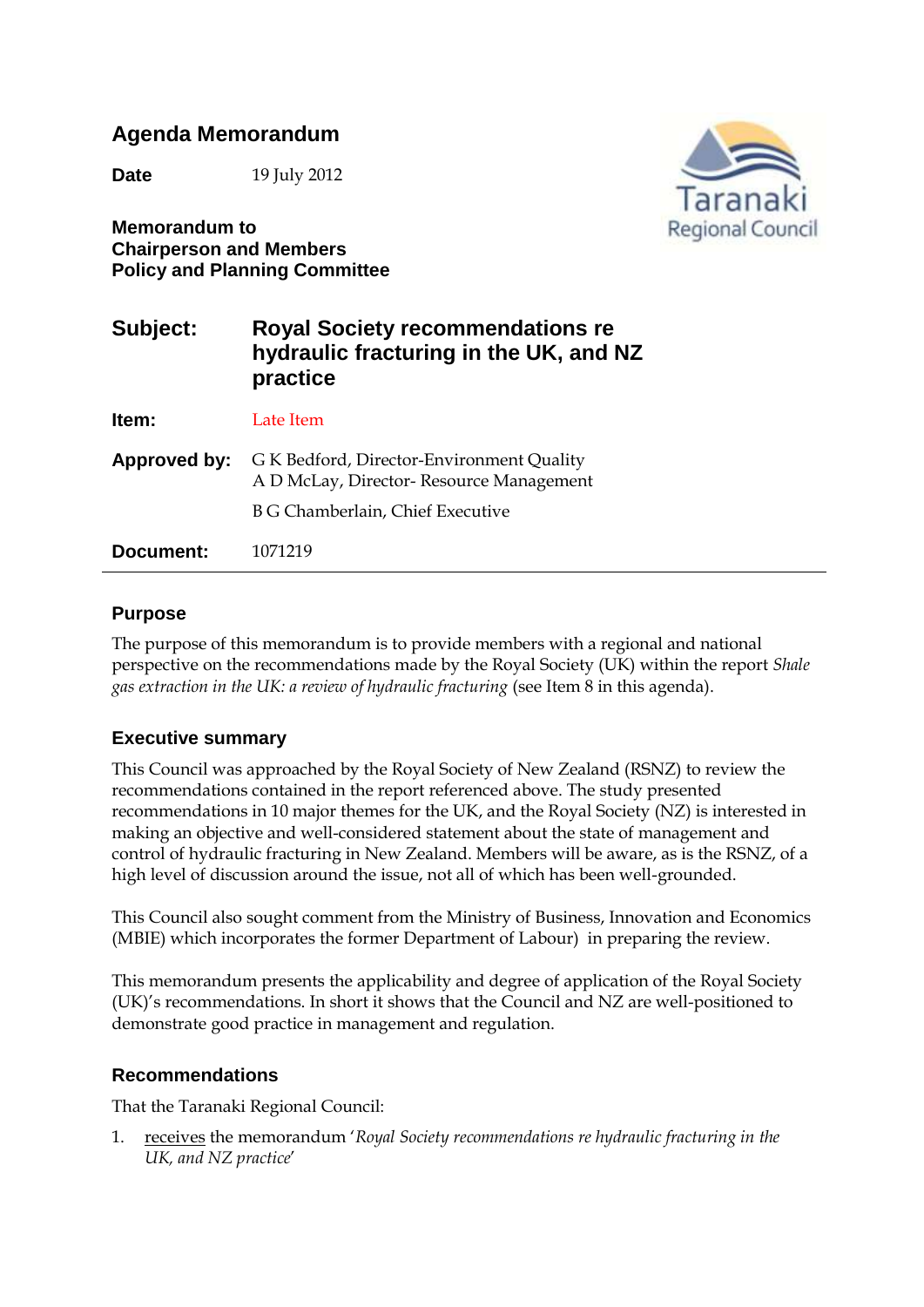2. notes the finding of a review of regional management and control against recommendations by the Royal Society (UK), that the Council and New Zealand are demonstrating good practice in the management and regulation of hydraulic fracturing.

## **Background**

The UK's chief scientific advisor asked the Royal Society and the Royal Academy of Engineering to review the scientific and engineering evidence related to risks associated with the practice of hydraulic fracturing. The report presented within item 8 presents their analysis of environmental and health and safety risks.

The report finds '*the health, safety and environmental risks associated with hydraulic fracturing (often termed 'fracking') as a means to extract shale gas can be managed effectively in the UK as long as operational best practices are implemented and enforced through regulation.*' This is a very significant and authoritative statement on the subject, which should be allowed to fully inform the current national discussion.

As noted, the report also contains a series of recommendations, alongside its finding as reported above.

### **Discussion**

The Royal Society of New Zealand has sought the views of this Council as to how relevant and applicable the UK report's recommendations are to this country's management of hydraulic fracturing. In responding, Council staff also sought to incorporate input from MBIE so that the review would be comprehensive. Committee Members will be aware that the Parliamentary Commissioner for the Environment is undertaking an investigation also, with a report expected perhaps by the end of this year.

In considering the UK Royal Society recommendations, context should be kept in mind. The extraction of shale gas (the subject of the UK study) generally occurs at much shallower depths, in formations of different structure and composition, and with discharge of much greater volumes of produced water, than the practice of hydrocarbon gas and condensate recovery in Taranaki. There is thus a different risk profile. Accordingly, a management and operational regime that is suitable for shale gas extraction would, all other things being equal, afford an even more secure regime for hydraulic fracturing in Taranaki.

The review of current regional and national practice in New Zealand, against the Royal Society recommendations, suggests that the Council and New Zealand are well-positioned to demonstrate good practice and risk minimisation and management for hydraulic fracturing.

The details of the UK recommendations and their corresponding status in New Zealand, are set out in the table below.

It is also important to note that shales have a very low permeability range for a producing formation as opposed to the tight gas sandstone reservoirs that are subject to hydraulic fracturing in Taranaki. This means greater use of energy and fluids in the hydraulic fracturing operation.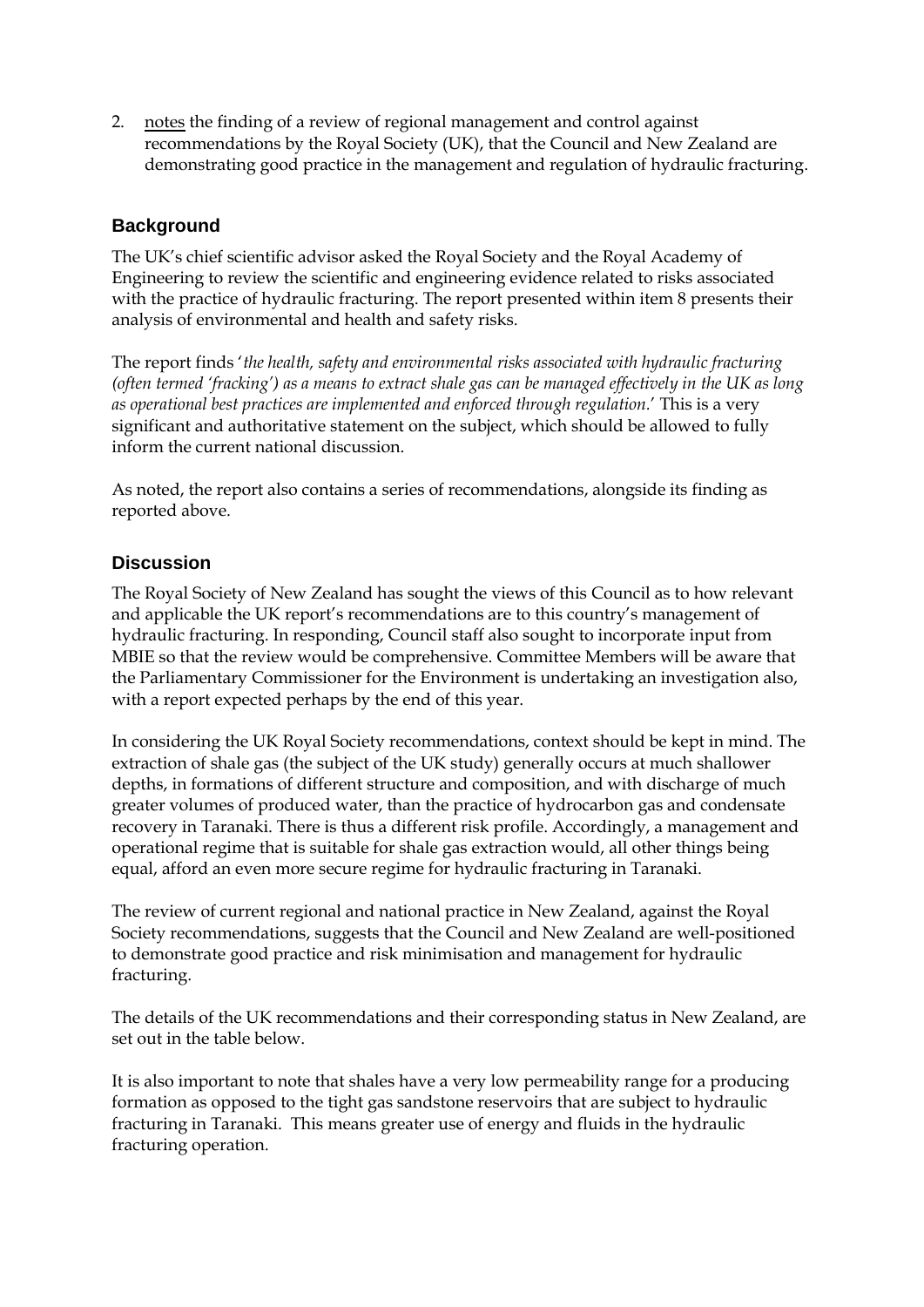The Health and Safety in Employment (Petroleum Exploration and Extraction) Regs 1999 [the HSE(PEE)R], administered by the Labour Group, Ministry of Business, Innovation, and Employment [MBIE (Labour) — formerly the Department of Labour (DoL) ], are currently under review.

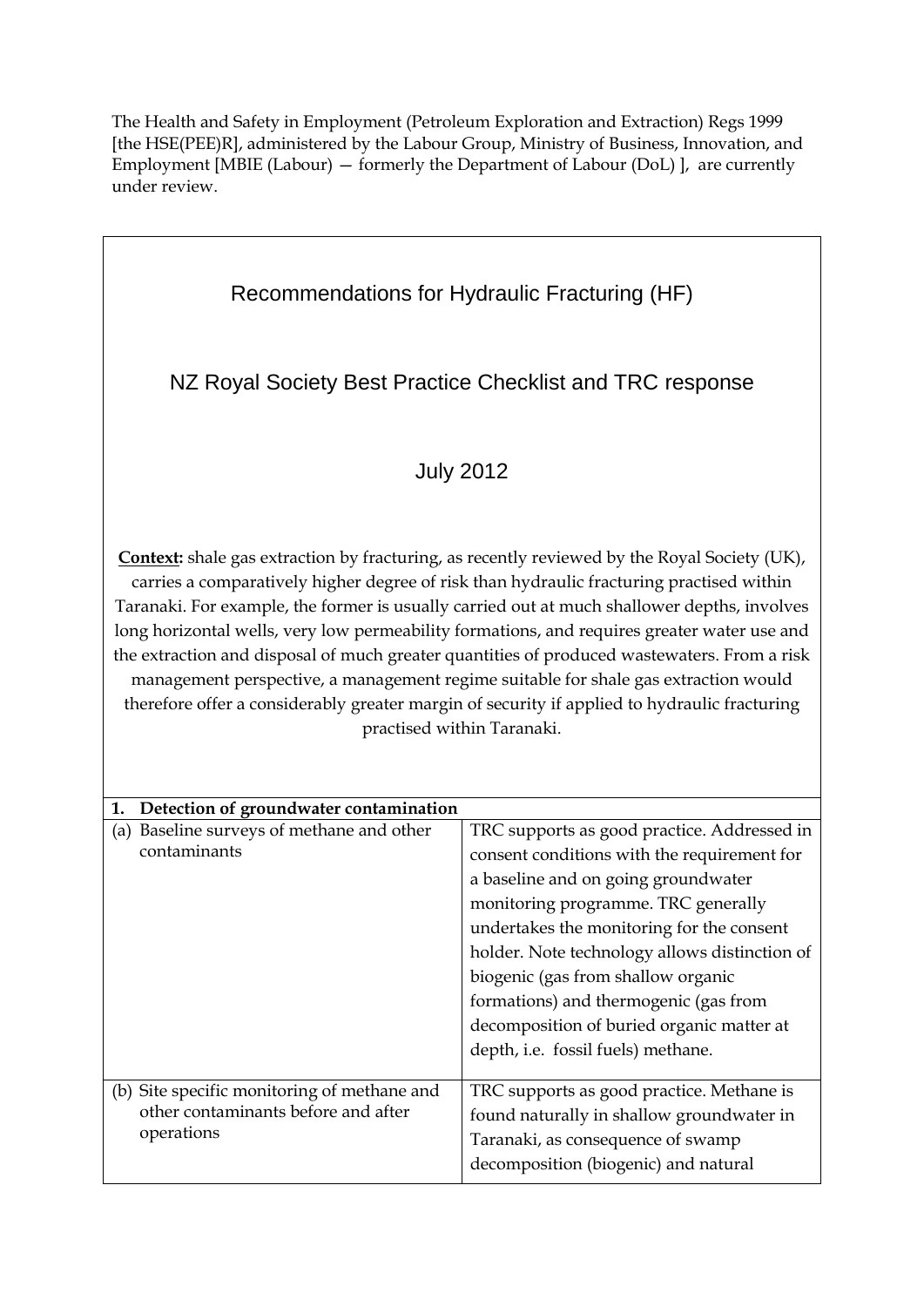|                                                      | hydrocarbon 'seeps' (thermogenic).                                                                  |
|------------------------------------------------------|-----------------------------------------------------------------------------------------------------|
|                                                      | Addressed in consent conditions with the                                                            |
|                                                      | requirement for a baseline and on-going                                                             |
|                                                      | groundwater monitoring programme. TRC                                                               |
|                                                      | generally undertakes the monitoring for the                                                         |
|                                                      | consent holder. Note technology allows                                                              |
|                                                      | distinction of biogenic (gas from shallow                                                           |
|                                                      | organic formations) and thermogenic (gas                                                            |
|                                                      | from decomposition of buried organic matter                                                         |
|                                                      | at depth, i.e. fossil fuels) methane.                                                               |
|                                                      |                                                                                                     |
| (c) Develop method for monitoring<br>abandoned wells | Monitoring of an abandoned well is not                                                              |
|                                                      | something that the Labour Group, Ministry                                                           |
|                                                      | of Business, Innovation, and Employment                                                             |
|                                                      | intend to address going forward as it makes                                                         |
|                                                      | no material difference to the safety of                                                             |
|                                                      | workers if it is no longer a place of work, i.e.<br>the drilling unit or production installation is |
|                                                      | no longer in the vicinity.                                                                          |
|                                                      |                                                                                                     |
|                                                      | A matter that will be addressed as part of the                                                      |
|                                                      | Council's regional plan review process.                                                             |
|                                                      |                                                                                                     |
|                                                      |                                                                                                     |
|                                                      |                                                                                                     |
|                                                      |                                                                                                     |
| (d) Data collected by operators submitted to         | Addressed in consent conditions with a                                                              |
| regulator                                            | requirement for HF operational and well                                                             |
|                                                      | condition data to be submitted in a post HF                                                         |
|                                                      | report                                                                                              |
| To ensure well integrity<br>2.                       |                                                                                                     |
| (a) Ensure independence of the well                  | Under Reg 15 of the Health and Safety in                                                            |
| examiner from the operator                           | Employment (Petroleum Exploration and                                                               |
|                                                      | Extraction) Regs 1999 [the HSE(PEE)R]                                                               |
|                                                      | administered by the Labour Group, Ministry                                                          |
|                                                      | of Business, Innovation, and Employment                                                             |
|                                                      | [MBIE (Labour) – formerly the Department                                                            |
|                                                      | of Labour (DoL) $]-$ an employer must                                                               |
|                                                      | ensure that a competent person inspects the                                                         |
|                                                      | well drilling operation before                                                                      |
|                                                      | commencement and on a daily basis once the                                                          |
|                                                      | operation commences.                                                                                |
|                                                      |                                                                                                     |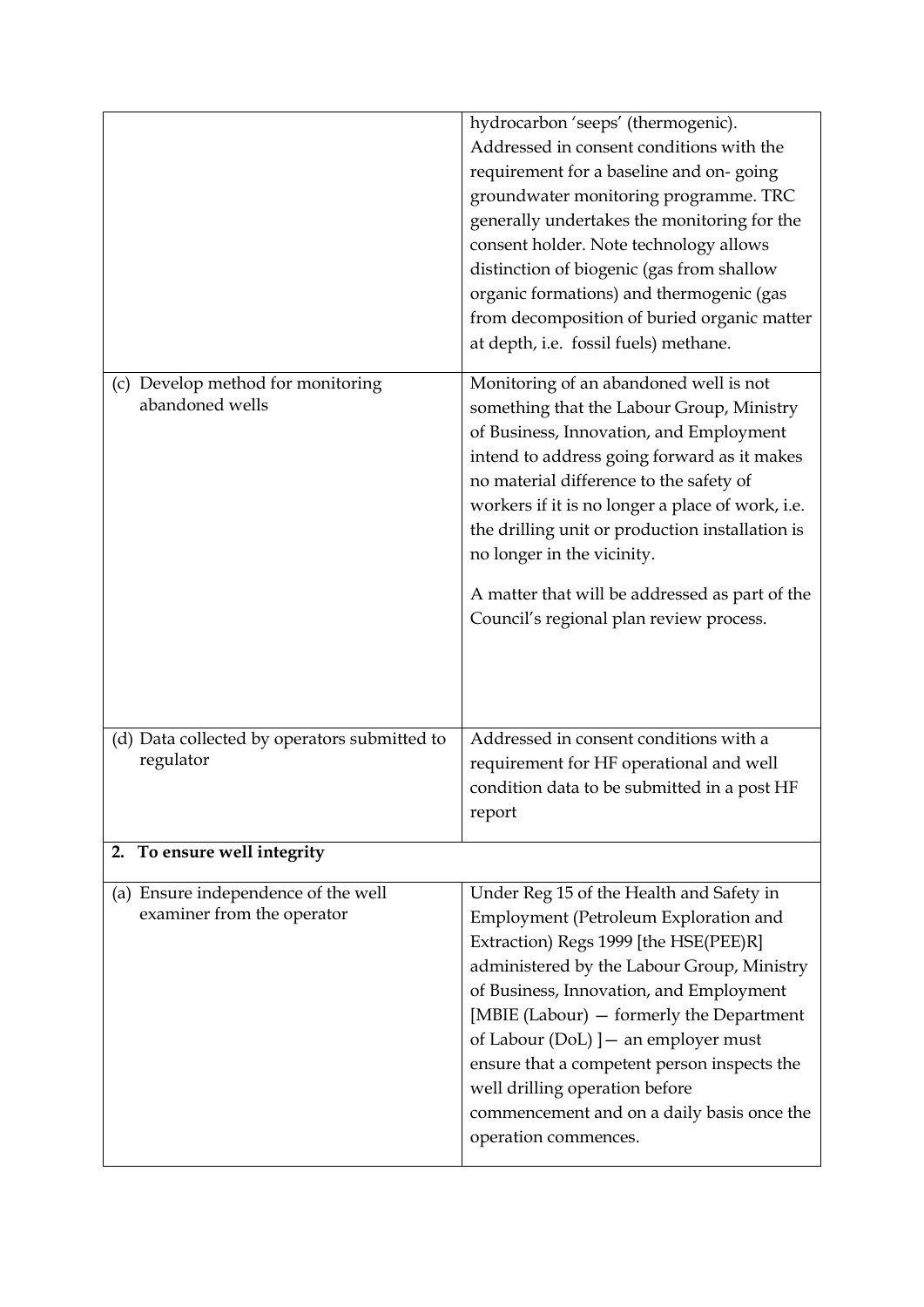| (b) Well designs should be reviewed by well                                      | MBIE (Labour) is currently undertaking a<br>review of the HSE(PEE)R. One of the review<br>proposals is for operators to implement an<br>examination scheme for each and every well<br>to ensure that it is designed, constructed,<br>and maintained in a safe condition<br>throughout the life cycle of the well. MBIE<br>(Labour) envisages that the examination<br>would be carried out by someone who is<br>competent to do so and independent of line<br>management for the well. Similar<br>requirements are placed on operators of<br>offshore installations in the UK.<br>The independence of the well examiner from<br>the operator is not addressed.<br>Refer to comments at $2(a)$ . |
|----------------------------------------------------------------------------------|------------------------------------------------------------------------------------------------------------------------------------------------------------------------------------------------------------------------------------------------------------------------------------------------------------------------------------------------------------------------------------------------------------------------------------------------------------------------------------------------------------------------------------------------------------------------------------------------------------------------------------------------------------------------------------------------|
| examiner from H $&$ S and environmental<br>views                                 |                                                                                                                                                                                                                                                                                                                                                                                                                                                                                                                                                                                                                                                                                                |
| (c) Well examiner should carry out onsite<br>inspections                         | Refer to comments at $2(a)$ .                                                                                                                                                                                                                                                                                                                                                                                                                                                                                                                                                                                                                                                                  |
| (d) Operators should ensure that well<br>integrity tests are carried out         | TRC supports as good practice. With respect<br>to potential discharge into the environment,<br>addressed in consent condition with a<br>requirement for well and equipment<br>pressure testing prior to HF operation                                                                                                                                                                                                                                                                                                                                                                                                                                                                           |
| (e) Results of well tests should be submitted<br>to NZ equivalent of DECC (MfE?) | TRC supports as good practice. Addressed in<br>consent condition with a requirement to<br>supply this data to the Council                                                                                                                                                                                                                                                                                                                                                                                                                                                                                                                                                                      |
| To mitigate induced seismicity<br>3.                                             |                                                                                                                                                                                                                                                                                                                                                                                                                                                                                                                                                                                                                                                                                                |
| (a) Operators should carry out site specific<br>surveys                          | TRC supports as good practice. GNS seismic<br>study commissioned by the Council showed<br>this was not an issue in the region. It should<br>be noted that induced seismicity is so low,<br>that only largest conceivable events could<br>register on regional seismic monitoring                                                                                                                                                                                                                                                                                                                                                                                                               |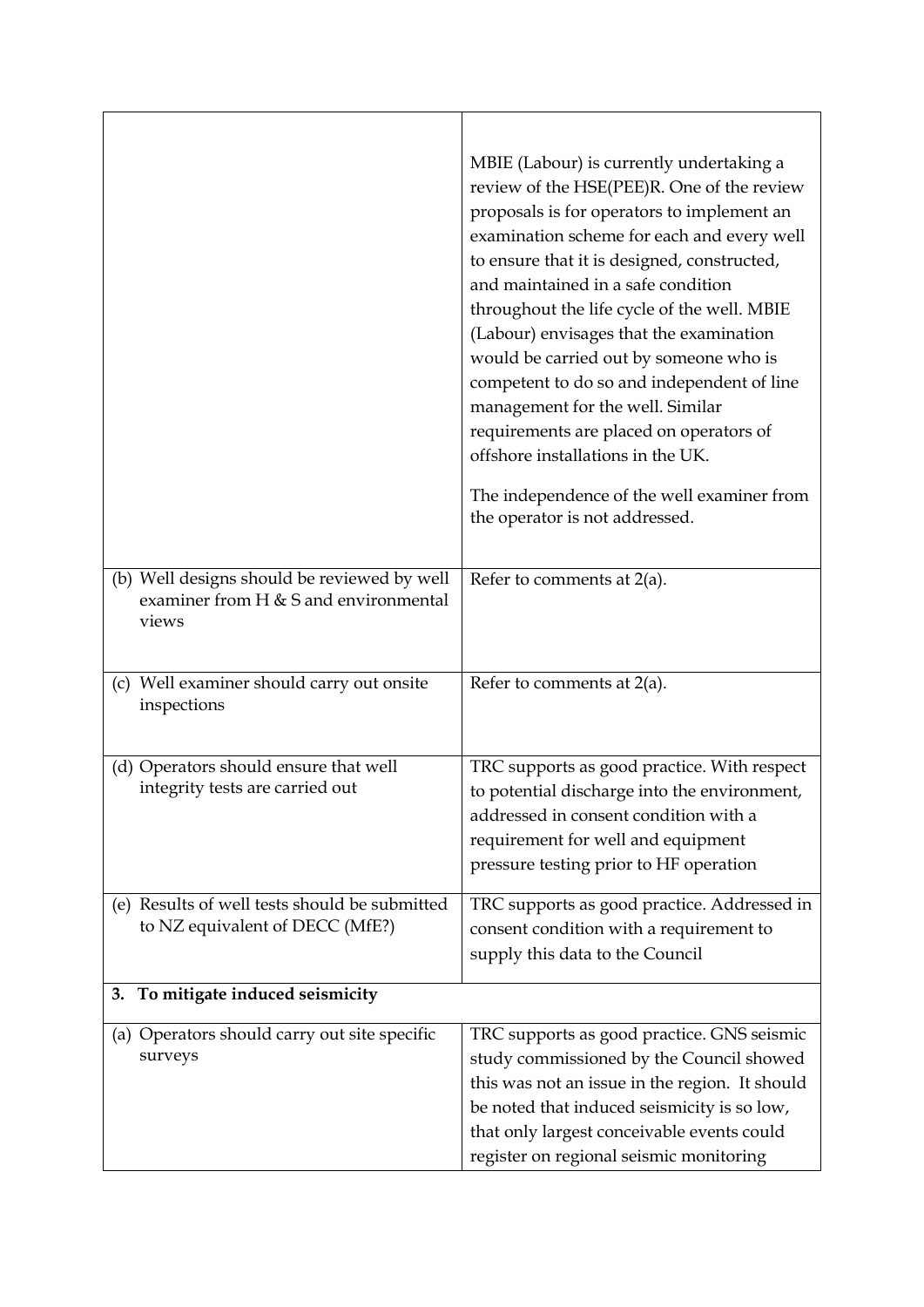|                                                                   | networks (and would still be orders of       |
|-------------------------------------------------------------------|----------------------------------------------|
|                                                                   | magnitude below human awareness or           |
|                                                                   | perception). However, there is generally     |
|                                                                   | some consideration of this matter by consent |
|                                                                   | applicants in any case.                      |
|                                                                   |                                              |
| (b) Monitoring of seismicity before, during                       | TRC supports as good practice. See above.    |
| and after operations                                              | There is a regional volcano-seismic          |
|                                                                   | monitoring network in place in the Taranaki  |
|                                                                   | region that would show any impacts of HF     |
|                                                                   | operations that were more than negligible    |
|                                                                   | (and still orders of magnitude below human   |
|                                                                   | perception). NZ has the GeoNet and GNS       |
|                                                                   | monitoring and assessment capabilities to    |
|                                                                   | call on in the assessment and measurement    |
|                                                                   | of seismic impacts.                          |
|                                                                   |                                              |
| Traffic light monitoring system<br>(c)                            | See above                                    |
|                                                                   |                                              |
|                                                                   | RMA allows seismic effects of an HF          |
| (d) MfE? To consider how induced<br>seismicity is to be regulated |                                              |
|                                                                   | operation to be considered by councils. TRC  |
|                                                                   | has commissioned independent authoritative   |
|                                                                   | work on the issue, as noted above, and this  |
|                                                                   | matter should be assessed in resource        |
|                                                                   | consent applications if HF operations spread |
|                                                                   | to other regions. Do not think a national    |
|                                                                   | assessment would add much value as need      |
|                                                                   | more of a region-specific assessment of risk |
|                                                                   | and monitoring requirements.                 |
| To detect potential leakages of gas<br>4.                         |                                              |
|                                                                   |                                              |
| (a) Operators to monitor potential leakages                       | TRC supports as good practice. Has the       |
| before, during and after operations                               | baseline and on going groundwater survey     |
|                                                                   | of methane, and pressure testing of the well |
|                                                                   | and equipment prior to an HF operation, as   |
|                                                                   | requirement in the consent                   |
|                                                                   |                                              |
| (b) Data to be submitted to regulator to                          | TRC supports as good practice. Monitoring    |
| inform wider assessments                                          | data is submitted to the Council and         |
|                                                                   | publically reported annually in compliance   |
|                                                                   | monitoring reports (and any non-compliance   |
|                                                                   | is reported publicly every 6 weeks)          |
|                                                                   |                                              |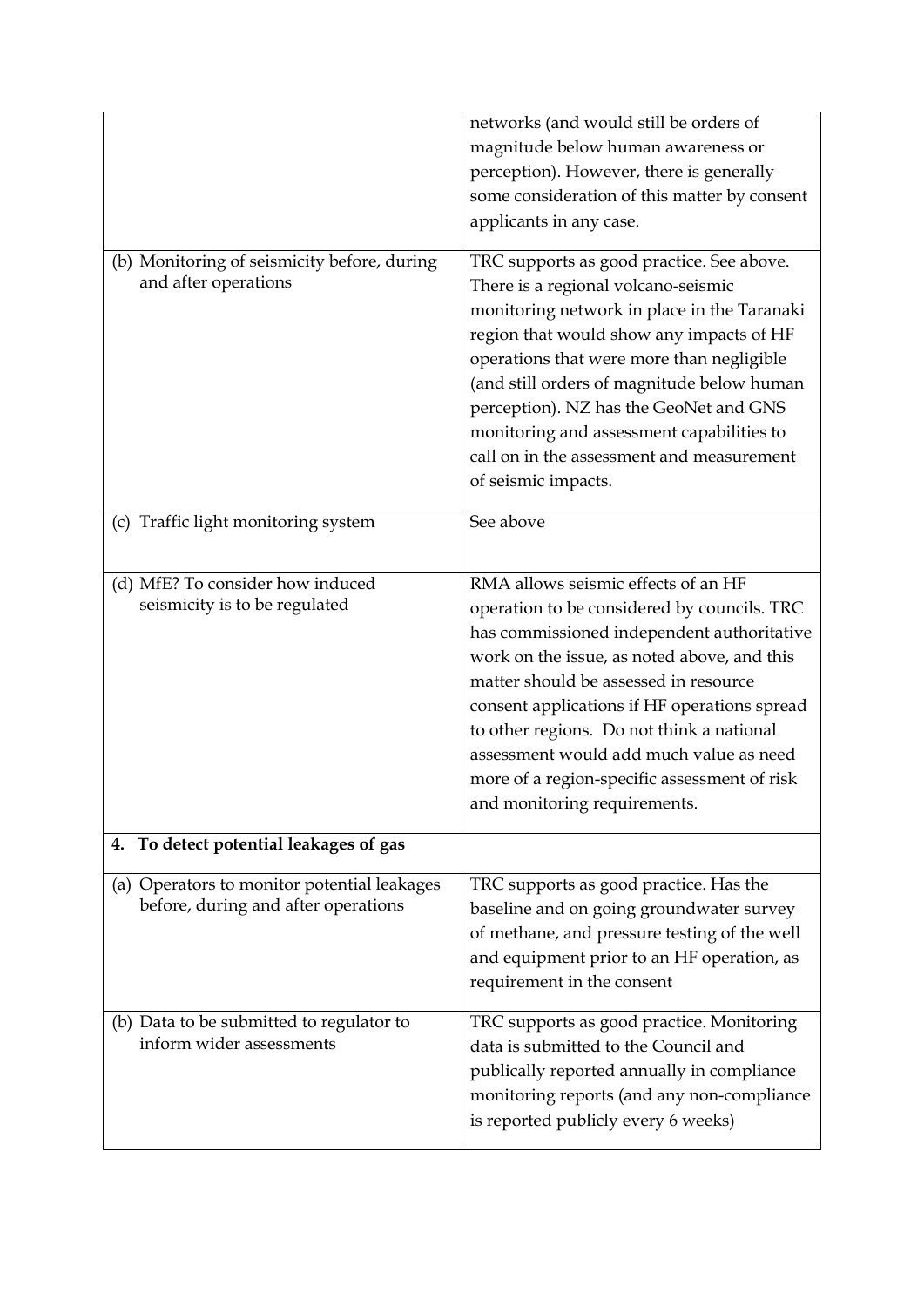| 5.<br>Water managed in an integrated way                                                 |                                                                                                                                                                                                                                                                                                                                                                                                                                                                                                                  |
|------------------------------------------------------------------------------------------|------------------------------------------------------------------------------------------------------------------------------------------------------------------------------------------------------------------------------------------------------------------------------------------------------------------------------------------------------------------------------------------------------------------------------------------------------------------------------------------------------------------|
| (a) Minimise water use avoid abstracting<br>water from under stress supplies             | Water is taken from municipal supplies in<br>Taranaki so no water use issues. This would<br>be a standard matter for consideration by a<br>consenting authority anywhere in NZ and<br>the impact of the abstraction would be a<br>function of the allocation pressure on the<br>resource                                                                                                                                                                                                                         |
| (b) Wastewater recycled and reused where<br>possible                                     | Not an issue as no water supply issues and<br>produced wastewater (return fluids) are not<br>recycled                                                                                                                                                                                                                                                                                                                                                                                                            |
| (c) Options for treating and disposing of<br>wastes should be planned from the<br>outset | TRC supports as good practice. Proposed<br>disposal method for produced wastes<br>(return fluids) should be covered in the HF<br>consent application and activity monitored<br>by the Council.                                                                                                                                                                                                                                                                                                                   |
| Manage environmental risks<br>6.                                                         |                                                                                                                                                                                                                                                                                                                                                                                                                                                                                                                  |
| (a) Environmental Risk Assessment should<br>be mandatory for all operations              | TRC supports as good practice. In NZ, RMA<br>provides the framework for consideration of<br>environmental effects/risks. The definition<br>of environmental effect in the RMA is broad.<br>Adverse effects are identified and measures<br>to avoid, remedy or mitigate these effects are<br>presented by applicants for resource consent.<br>There is no comprehensive risk assessment<br>per se.                                                                                                                |
|                                                                                          | The controls (to prevent and limit the<br>consequences of a major accident) that an<br>employer details in the safety case they<br>submit to the Secretary of Labour before the<br>commencement of operations will often<br>prevent and/or reduce harm to the<br>environment as well (although this is not the<br>primary purpose of the safety case). While<br>the safety case regime does not currently<br>apply to onshore petroleum operations, the<br>review of the HSE(PEE)R is seeking to<br>change this. |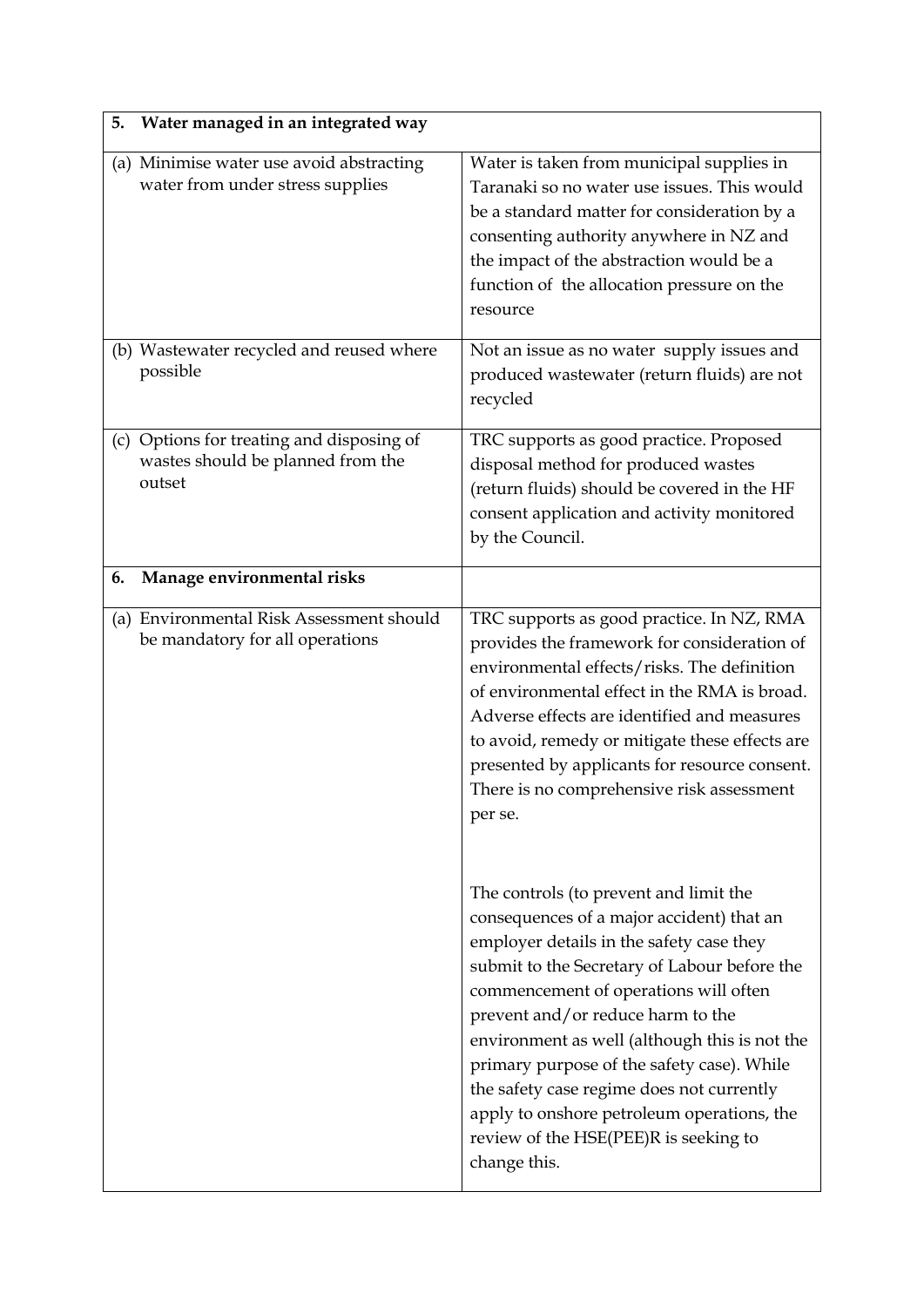| (b) The ERA should assess risks across the<br>entire lifecycle of operation                                                                           | See $6(a)$                                                                                                                                                                                                                                                                                                                                                                                                                                                                                                                                                                                            |
|-------------------------------------------------------------------------------------------------------------------------------------------------------|-------------------------------------------------------------------------------------------------------------------------------------------------------------------------------------------------------------------------------------------------------------------------------------------------------------------------------------------------------------------------------------------------------------------------------------------------------------------------------------------------------------------------------------------------------------------------------------------------------|
| Best practice for risk management<br>7.                                                                                                               |                                                                                                                                                                                                                                                                                                                                                                                                                                                                                                                                                                                                       |
| (a) Operators carry out goal based risk<br>assessments according to the principle of<br>reducing risks to As Low As Reasonably<br>Practicable (ALARP) | Regulation 22 of the HSE(PEE)R requires<br>offshore petroleum installations to submit a<br>safety case to the Secretary of Labour before<br>the commencement of operations. The safety<br>case requires the employer to identify,<br>assess, and put controls in place to manage<br>all hazards with the potential to cause a<br>major accident. While the safety case regime<br>does not currently apply to onshore<br>petroleum operations, the review of the<br>HSE(PEE)R is seeking to change this.<br>With regard to environmental risk, the TRC<br>routinely adopts a 'best practicable option' |
|                                                                                                                                                       | approach (as defined in the RMA), capturing<br>similar concepts as ALARP.                                                                                                                                                                                                                                                                                                                                                                                                                                                                                                                             |
| (b) Operators ensure that mechanisms are<br>put in place to audit the processes                                                                       | As part of their safety case employers are<br>required to provide a description of their<br>safety management system, how it will be<br>implemented, and the audit procedures that<br>will be adopted                                                                                                                                                                                                                                                                                                                                                                                                 |
| Assessments should be submitted to<br>(c)<br>regulators                                                                                               | As mentioned previously, employers are<br>required to submit their safety case to the<br>Secretary of Labour prior to the<br>commencement of operations                                                                                                                                                                                                                                                                                                                                                                                                                                               |
| (d) Mechanisms should be put in place for<br>reporting well failures and other<br>incidents                                                           | Regulation 19 of the HSE(PEE)R requires<br>employers to notify the Secretary of Labour<br>of any failure of any part of the primary<br>pressure containment system of the well,<br>and any steps that will be taken to remedy<br>the failure.                                                                                                                                                                                                                                                                                                                                                         |
|                                                                                                                                                       | The review of the HSE(PEE)R proposes to<br>introduce a more comprehensive 'dangerous<br>occurrence' reporting regime that is more<br>akin to requirements imposed on offshore                                                                                                                                                                                                                                                                                                                                                                                                                         |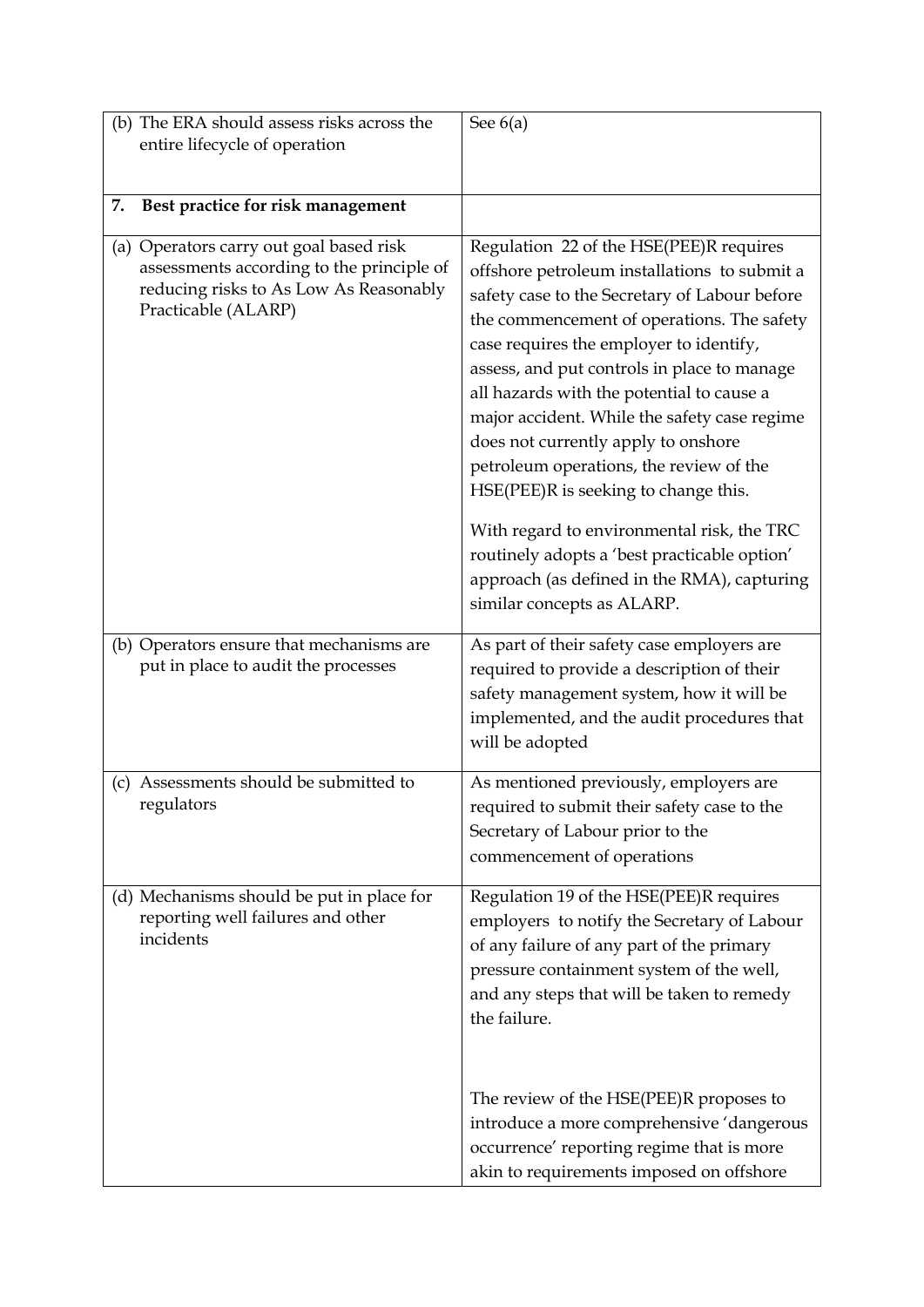| operations in the UK and Australia.       |
|-------------------------------------------|
|                                           |
|                                           |
| Environmental reporting: TRC implements   |
| comprehensive and frequent monitoring, as |
| well as maintaining a 24-hour public      |
| response service for complaints; and      |
| industry practices a high degree of self- |
| reporting already                         |
|                                           |

### **8. UK regulators determine requirements to regulate a shale gas industry. Skill gaps and training should be identified**

Regulation 6(2)(c) of the HSE(PEE)R requires an employer to ensure that the manager appointed to supervise the well operation has practical experience in well drilling and a sound knowledge of well control methods.

The review of the HSE(PEE)R proposes to amend safety case regime so that employers would be required to demonstrate (in their safety case) that each member of the workforce at the installation has, or will have, the necessary skills, training, and ability to meet their responsibilities and perform their job safely and effectively.

As previously mentioned, the review also proposes extending the safety case regime to onshore operations.

Environmental /RMA: Councils exchanging information on good practice in regulation and monitoring, with expert advice obtained already (eg in seismicity, geohydrology, and regulation practice)

**9. Co-ordination of numerous bodies with regulatory responsibilities. Single body should take lead** 

NZ has set up an HS&E Steering Team (involving MBIE, Transport, regional councils, EPA, MfE, Doc, MNZ) specifically to address coordination and best practice.

Note : Labour Group, MBIE (workplace health and safety), EPA (management hazardous substances), district and regional councils (environmental effects; eg emissions to air,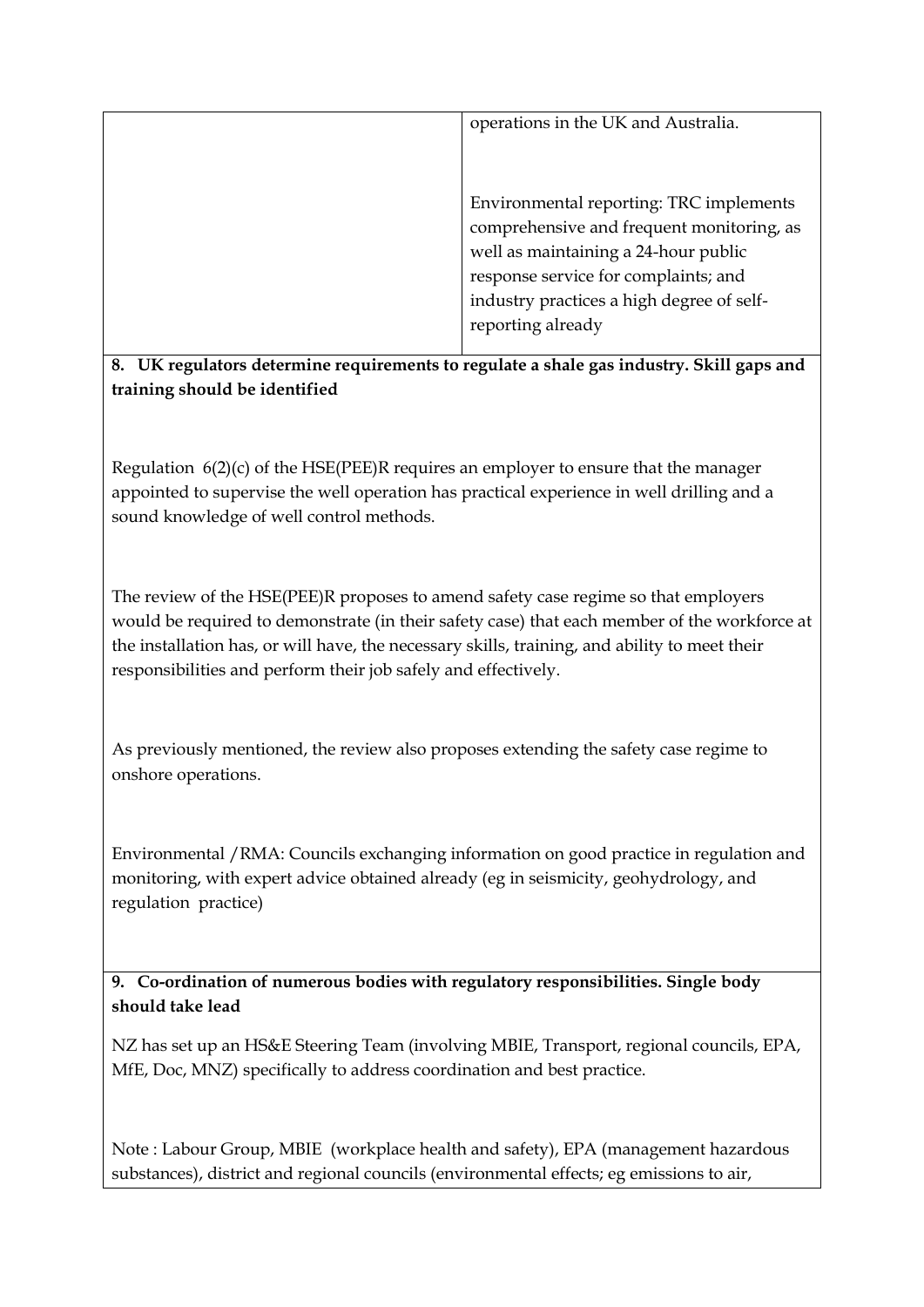discharges to land, water takes, noise, light, traffic movements ) are involved in regulating HF. There is no single supervising body as may exist overseas.

| (a) Clarify roles and responsibilities                          | TRC has a working relationship with MBIE<br>(Labour) officers in New Plymouth<br>regarding their HSE and HSNO<br>responsibilities. Have a working relationship<br>with district councils in terms of their<br>responsibilities. Have a work shop planned<br>with 3 district councils to discuss any<br>regulatory issues for the oil and gas industry<br>in the next month. May hold a workshop<br>with other agencies involved in HF to ensure<br>a coherent and integrated approach to<br>regulation.                                                                                                                                     |
|-----------------------------------------------------------------|---------------------------------------------------------------------------------------------------------------------------------------------------------------------------------------------------------------------------------------------------------------------------------------------------------------------------------------------------------------------------------------------------------------------------------------------------------------------------------------------------------------------------------------------------------------------------------------------------------------------------------------------|
| (b) Develop mechanisms to support<br>integrated ways of working | An integrated approach to monitoring RMA<br>and HSNO at well sites and production<br>stations was in place until 2011, under a<br>contract between the Council and former<br>DoL. Opportunity for an integrated<br>approach lost when the (then) DoL cancelled<br>the contract. See above for national co-<br>ordination.                                                                                                                                                                                                                                                                                                                   |
| (c) Formal mechanisms to share information                      | No (but note above). Extensive informal<br>networks of key agencies and players.                                                                                                                                                                                                                                                                                                                                                                                                                                                                                                                                                            |
| (d) Joined-up engagement of local<br>communities                | No joint regulatory authority community<br>engagement given the different regulatory<br>regimes in place, some of which allow for<br>public input and others do not. Consent<br>holders generally have good relationships<br>with well site neighbours and keep them<br>informed about well site activities, including<br>HF, and answer any questions. RMA<br>encourages consultation on site by site basis.<br>TRC provides high level of reporting back to<br>local communities. RMA provides for<br>extensive public consultation at time of<br>preparing regional policy statements and<br>regional plans that set the 'rules' for HF. |
| (e) Mechanisms to learn from operational                        | Council makes regular assessment of                                                                                                                                                                                                                                                                                                                                                                                                                                                                                                                                                                                                         |